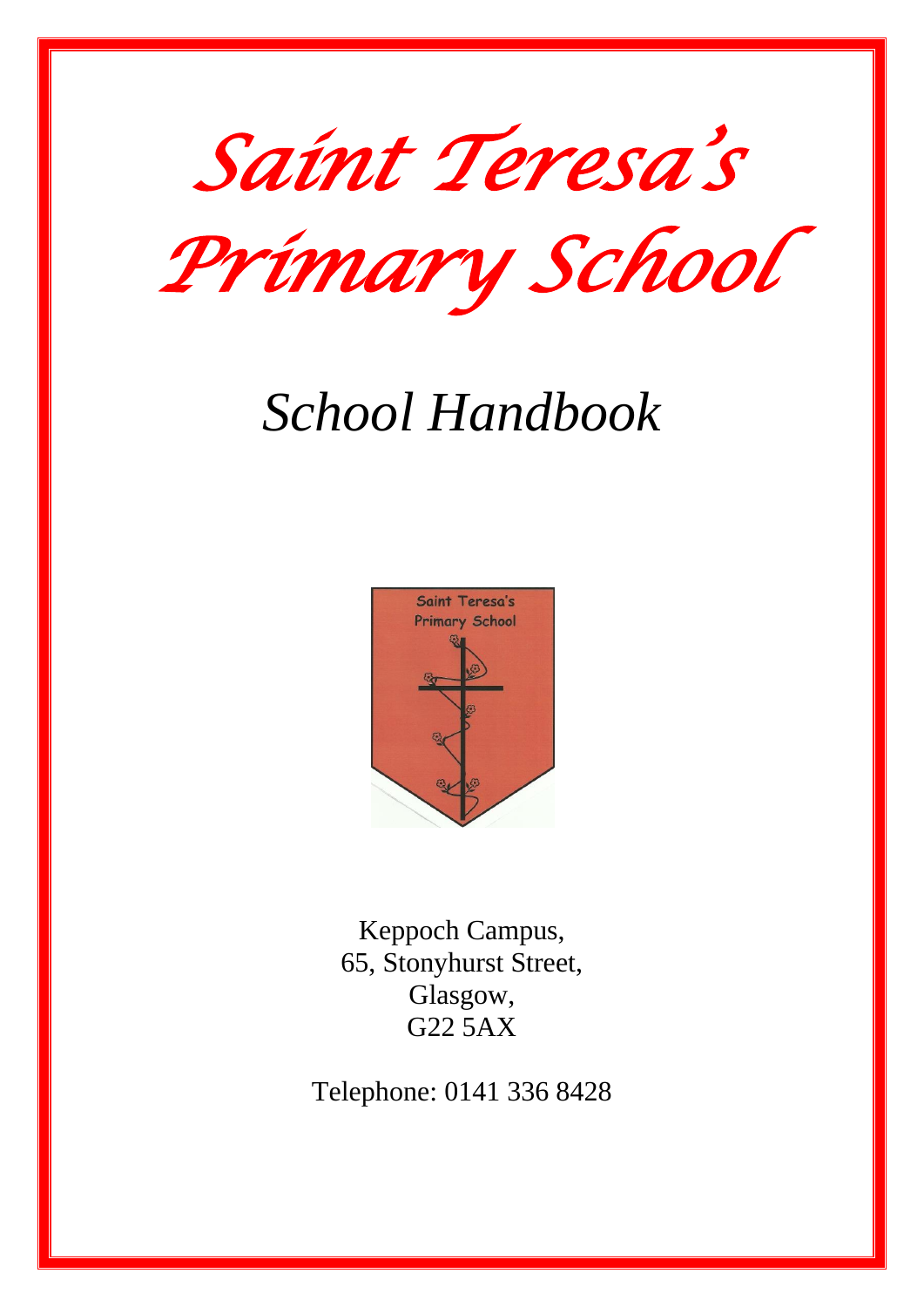# Welcome to Saint Teresa's Primary

If this is your first child to attend Saint Teresa's Primary School, I would like to take this opportunity to welcome you to our school community. If you have a child here, already; I hope that you feel part of our school community.

In order to carry out our mission statement and to achieve our aims we need the support and understanding of parents so that we can work in partnership with them. Our pupils deserve all the help and encouragement that we can give them to ensure that they can develop all their talents to the fullest so that they can become confident individuals who are able to make an effective and relevant contribution to the society in which they live.

Our aim is that you always feel part of our school and know that you are welcome to discuss your child's progress at any time with the class teacher or one of the Senior Leadership Team.

I hope that you find this handbook will give you a glimpse of life in St Teresa's and that it will be useful to you.

I will welcome any comments you have. Please feel free to ask myself or any members of staff for any additional information required.

We look forward to having you and your child working with us and hope that this will be the start of a strong partnership.

Lesley Phee Head Teacher

**Updated October 2019**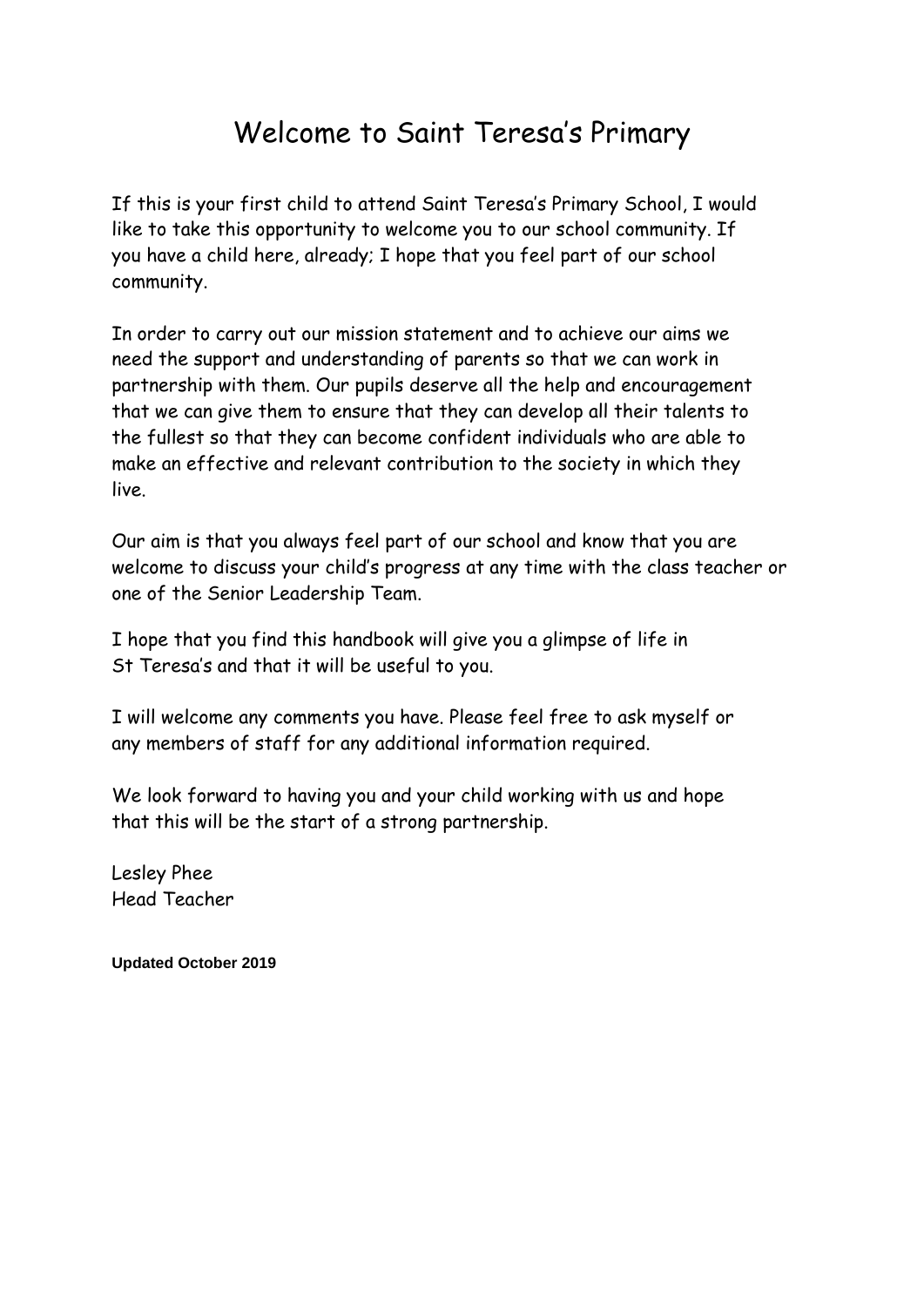# **Our Vision, Values and Aims**

# **Mission Statement**

In Saint Teresa's we value people as individuals and we aim to provide a broad, well balanced and relevant curriculum, which is matched to individual needs. We recognize that all our pupils have rights, as contained in the Children's Charter for Young People and aim to ensure that these are adhered to. We will ensure that there is equal opportunity for all and that, through the promotion of Catholic values, we foster a caring atmosphere, which shows respect for dignity, worth and individuality.

# **Statement of School Aims**

In St. Teresa's we aim to

- Provide a secure, stimulating and comfortable environment where a high quality of education is provided to enable our pupils to achieve their full academic, social and spiritual development according to their ability.
- Enable our pupils to believe in themselves and have confidence in their ability.
- Encourage parents to work in partnership with staff to support and actively engage in their children's learning.
- Offer a broad and balanced curriculum in accordance with the philosophies of the Curriculum for Excellence.
- Make our pupils aware of their individuality whilst encouraging them to respect beliefs, which are different from their own.

As part of Glasgow City Council, St. Teresa's adheres to the Charter of Children's Rights, which was drawn up for the children in Glasgow schools.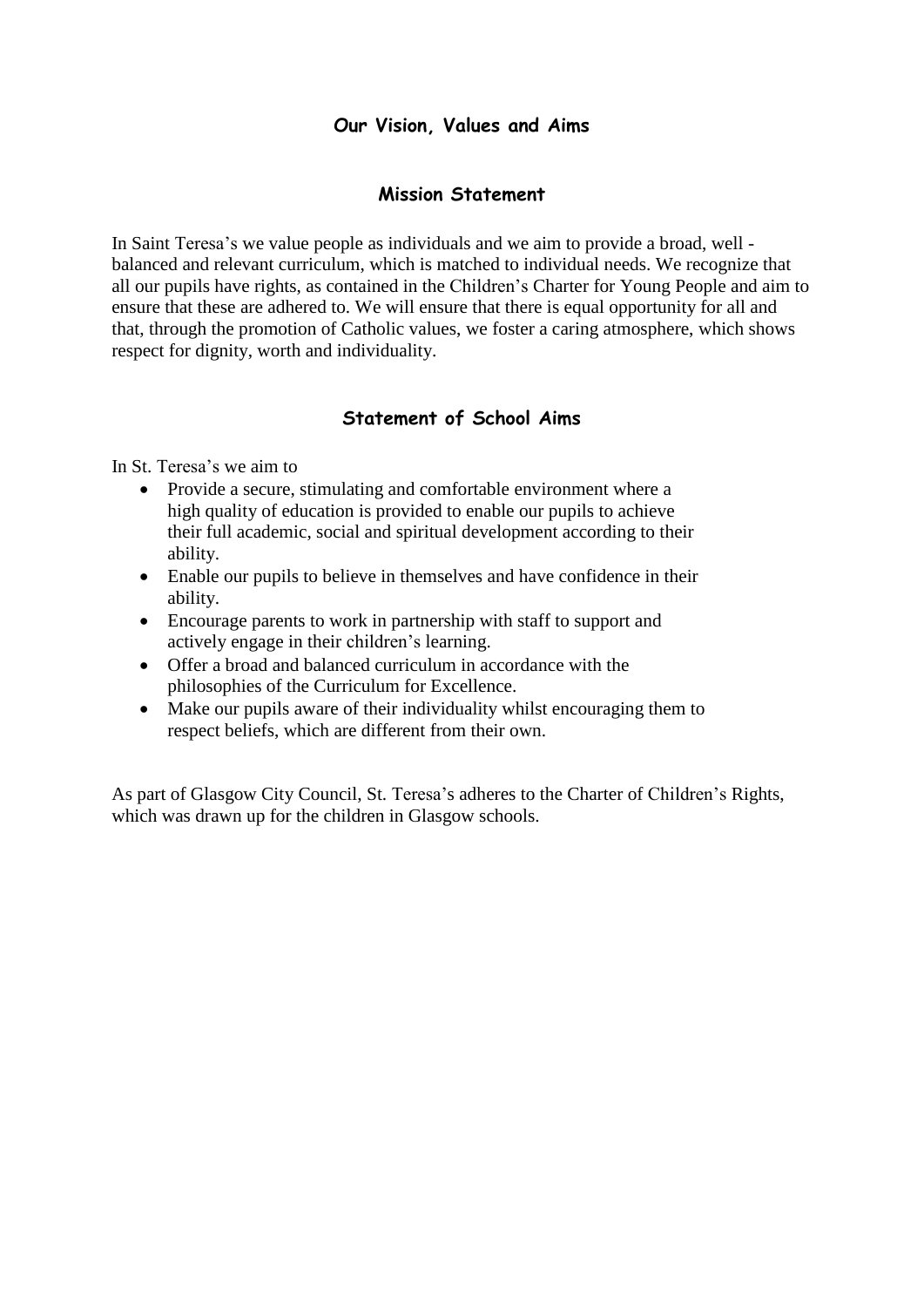# **School Information**

**This contact information could be cut out and kept.**

**Contact Details Saint Teresa's Primary School Keppoch Campus 65 Stonyhurst Street Glasgow G22 5AX Telephone: 0141 336 8428 E-mail: headteacher@st-teresas- pri.glasgow.sch.uk School website: http://www.st-teresaspri.glasgow.sch.uk/**

Glasgow City Council website: www.glasgow.gov.uk/en/residents/goingtoschool

#### **Background Information**

The school caters for boys and girls in mixed classes. Denominational Status: Roman Catholic Stages Covered: Primary 1-Primary 7 Current Roll: 160 Capacity: 217

*School Staff* A full list is available on the school website and parents will be updated on any changes as required.

The leadership team is as follows: Headteacher: Miss Lesley Phee Depute Headteacher: Mrs Debbie Barclay Principal Teacher: Mrs Susanne Corner

Saint Teresa's, which is situated on Keppoch Campus, is part of the St. Roch's Learning Community.

*Organisation of Classes* The following guidelines set by the Scottish Government apply. P1 maximum 25 P<sub>2</sub> &P<sub>3</sub> maximum 30 P4-P7 maximum 33 Composite classes maximum 25 (composite classes have pupils from more than one stage.)

Parents should note that the working capacity of the school may vary, depending upon the number of pupils at each stage and the way in which the classes are organised.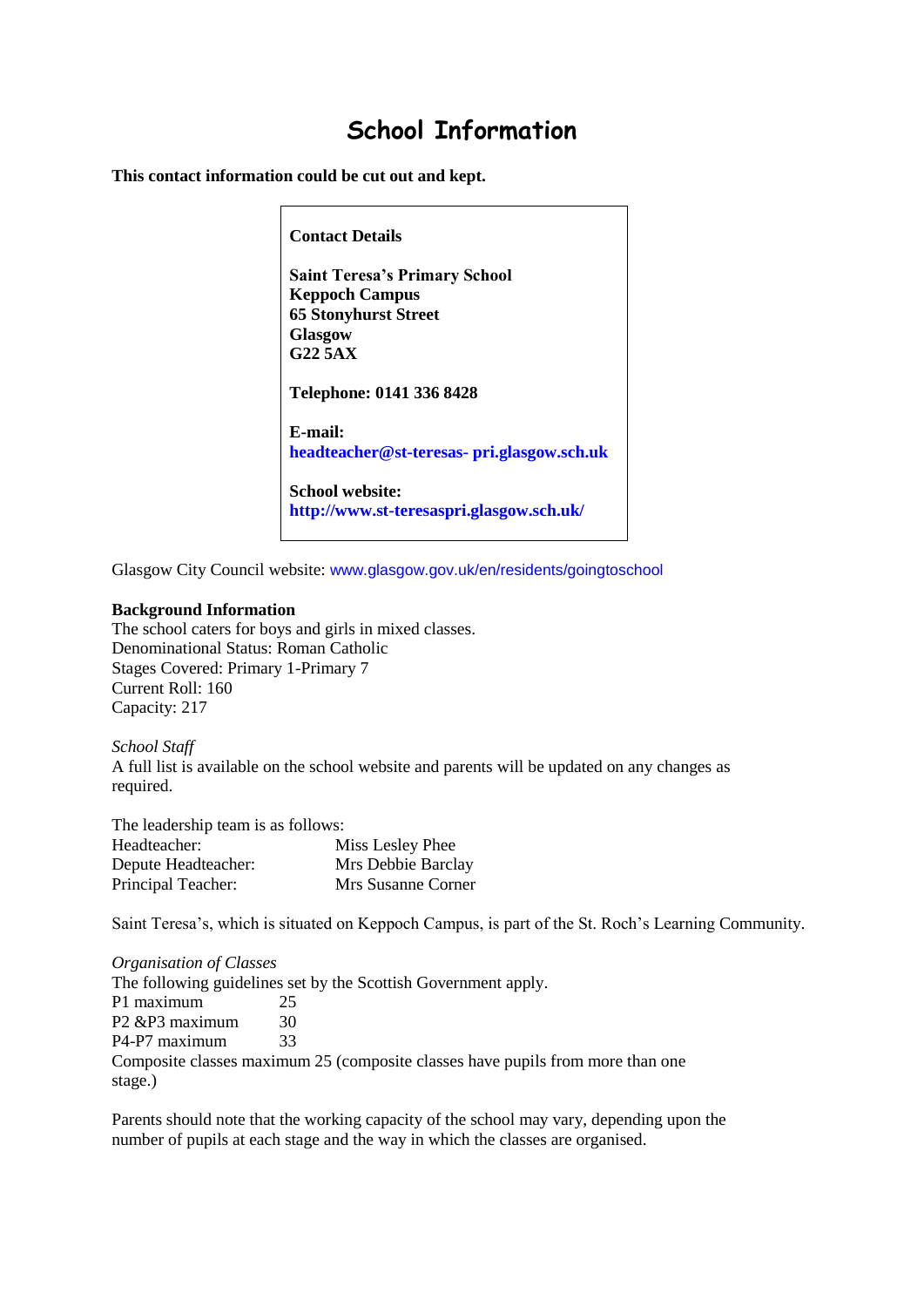**The School Day** Start 9.00am Morning interval 10.30-10.45am Lunch Break 12.00-12.45pm Dismissal 3.00pm (all classes)



#### **Enrolments**

Registration of Primary 1 children takes place in November and January. The dates are advertised widely in the press, local council premises and in St. Teresa of Lisieux Church. Prospective parents are welcome to visit the school and should contact the school office to make an appointment.

Families living outwith the catchment area are welcome to make a placing request to attend St. Teresa's Primary School but must enrol their child at the local school as a first step.

#### **School Holidays 2019-20**

Details of holiday dates are available on the Glasgow City Council website: https://www.glasgow.gov.uk/article/17024/School-Term-Dates

#### **Pupil Absence**

Within St. Teresa's Primary School good attendance is encouraged at all times. Parents are asked to inform the Pupil Absence Reporting Line, (**0141 287 0039 or [www.glasgow.gov.uk/pupilabsence](http://www.glasgow.gov.uk/pupilabsence)**) if their child is going to be absent. This should be done before 9.30 on the first day of absence. If the child is going to be absent for some time, it would be helpful to know at the earliest opportunity. The school uses daily text messaging to inform parents of their child's absence if no contact is made. All unexplained absence is investigated by the school and appropriate action taken.

#### **Medical & Healthcare**

The school nursing service visits the school at various times during the year. Parents are kept informed by letter.

If a child becomes ill during the course of the school day, he/she may require to be sent home. Please ensure that you keep the school informed of **all** contact details. Please remember to update us if you change your phone number.

Parents should inform the school of any medical requirements relating to their child. If a child requires medication during the school day, parents must complete the appropriate medical form. This is available on request from the school office.

#### **Emergencies**

We make every effort to maintain a full educational service, but on some occasions circumstances arise which lead to disruption. Schools may be affected by, for example, severe weather, temporary interruption of transport, power failures or difficulties of fuel supply. In such cases, we shall do all we can to let you know about the details of our closure or reopening by using letters, texts and the local media etc.

#### **Emergency Contact Information**

At the start of each school session, parents will be issued with the annual data check form. Please ensure that this is completed and returned to the school. It is also important that you tell us if there are changes to your telephone number(s) or to those of your emergency contacts throughout the year.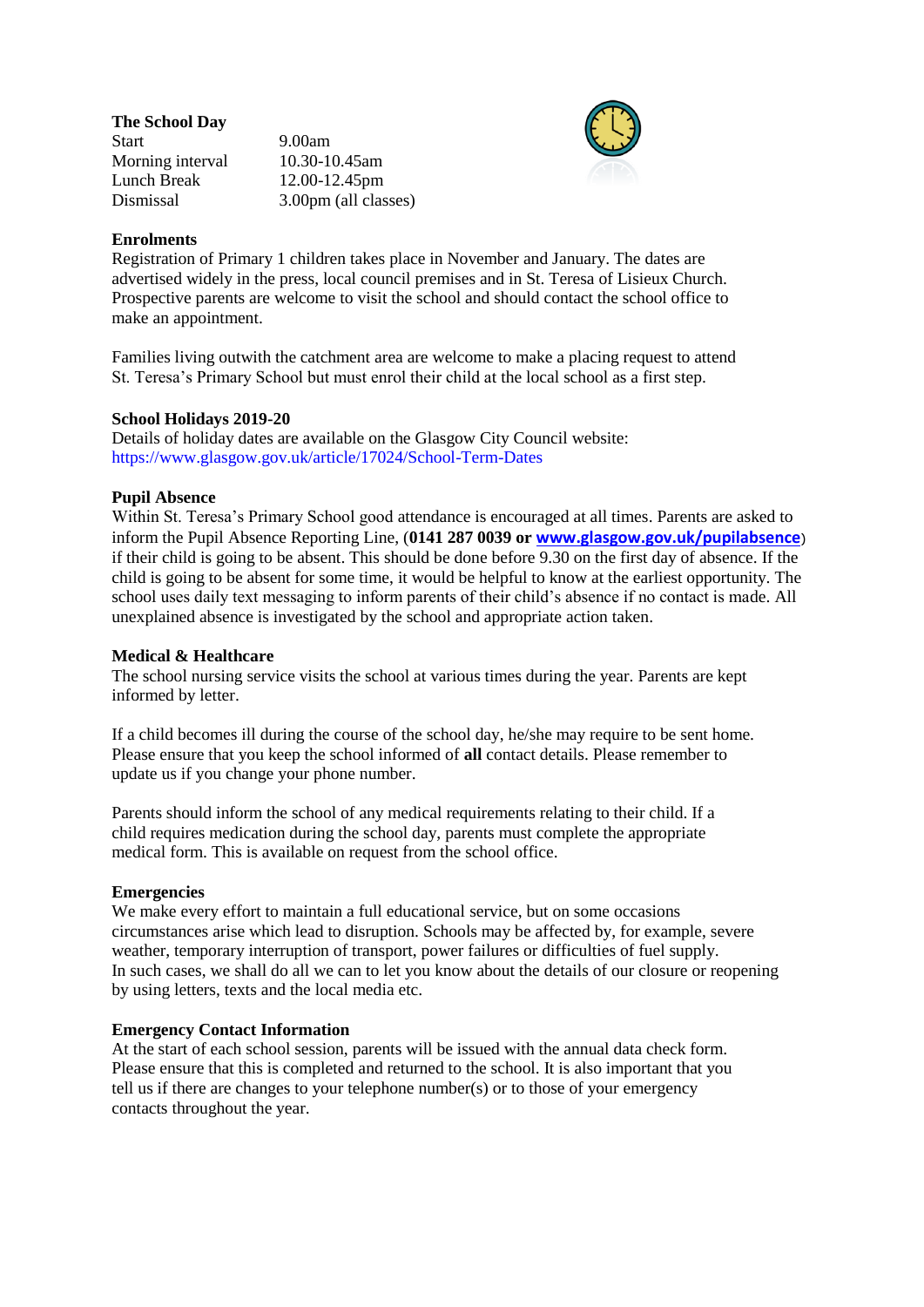# **School Uniform**

In Saint Teresa's the school uniform is worn by almost all of our pupils; the details of the

uniform are as follows:

*Grey skirt or trousers*

*White polo shirt or white blouse/ shirt*

*Red sweatshirt with school badge*

*School tie (red with grey stripe)*

Our school uniform was agreed in consultation with the pupils and parents. It is expected that all children attending St. Teresa's will adhere to this dress code.

# **PE Kit**

It is important that pupils come prepared to learn and for PE this requires appropriate clothing. Pupils who are not participating in PE must have a note or a medical certificate. Pupils who are unable to participate in practical PE should still bring their kit to allow them to assist in the lesson by refereeing, keeping scores or assisting with the distribution of equipment. This ensures that they are still able to take part in some way in the work of the class and do not miss out on the knowledge and understanding of the course.

All jewellery should be removed prior to P.E. lessons; this is in line with current advice from the Education Services Healthy and Safety Department and follows the [Physical Education Code of](http://www.goglasgow.org.uk/content/UserGenerated/file/GO%20Health%20Safety/Code_of_Practices/PE_Code_of_Practice.PDF)  [Practice](http://www.goglasgow.org.uk/content/UserGenerated/file/GO%20Health%20Safety/Code_of_Practices/PE_Code_of_Practice.PDF) (2.7 General Precautions) which states the following:

*'Personal effects (e.g. jewellery, body piercings, items of religious significance, watches, hair slides and belts constitute a hazard and may cause injury if worn whilst participating in Physical Education and must be removed.'*

There are forms of dress that are unacceptable in school, such as items of clothing which:

- Potentially encourage factions (such as football colours)
- Could cause offence (such as anti-religious symbolism or political slogans)
- Could cause health and safety difficulties (such as loose fitting clothing, jewellery)
- Could cause damage to flooring
- Carry advertising particularly for alcohol or tobacco
- Could be used to inflict damage on other pupils

# **Clothing & Footwear Grants**

Parents/Carers receiving Income Support, Job Seekers Allowance (Income Based), Working Tax Credit (with a total annual income of less than £15,050\*), Housing Benefit, or Council Tax Benefit will normally be entitled to monetary grants for footwear and clothing for their children. Information and application forms may be obtained from schools and at <https://www.glasgow.gov.uk/index.aspx?articleid=17885>

# **School meals**

Our school provides a lunch service which offers a variety of meals and snacks. Special diets for children with medical requirements can be provided. Children who prefer to bring packed lunches are accommodated in the dining hall.

All children in P1-4 are entitled to a free school meal.

A Breakfast Club is available on the Campus, which is open from 8.00 – 8.45 from Monday to Friday. The Club is open to all pupils and currently costs £2 per day for your first child and £1 for any siblings. The service is free to children who are entitled to a free school meal (not P1-P4 unless you have applied for it).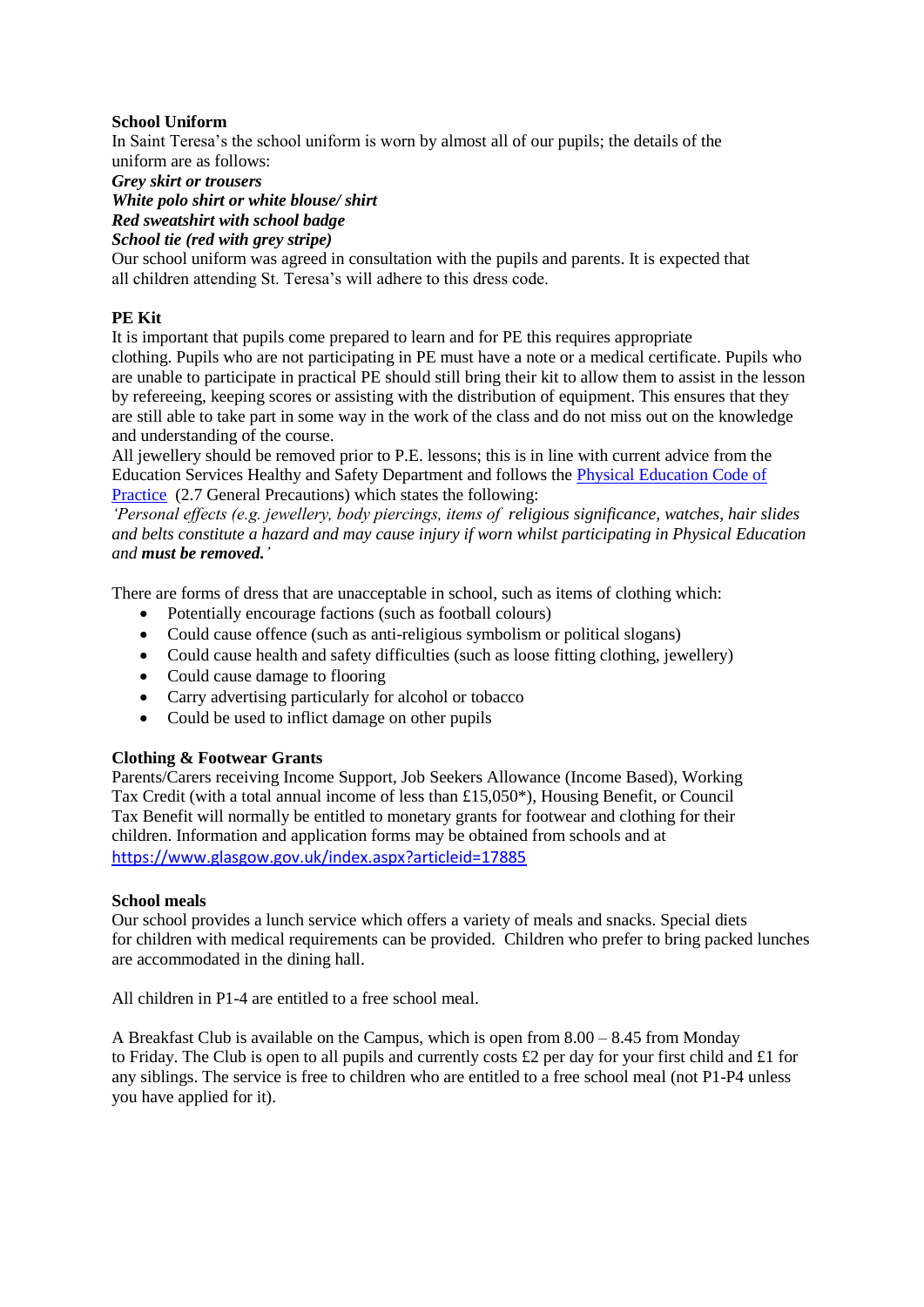Children and young people of parents/carers receiving Income Support, income-based Job Seekers Allowance, Working Tax Credit (where income is less than £6,420), Child Tax Credit only (where income is less than £15,910\*) and income-related Employment and Support Allowance are entitled to a free midday meal. Information and application forms for free school meals may be obtained from schools and at

<https://www.glasgow.gov.uk/index.aspx?articleid=178855>

# **Transport**

The education authority has a policy of providing free transport to all pupils and young people who live outwith a certain radius from their local school by the recognised shortest walking route. This policy is more generous than the law requires. This means that the provision of transport could be reviewed at any time. Parents/Carers who consider they are eligible should obtain an application form from the school or at

<https://www.glasgow.gov.uk/index.aspx?articleid=17882>

# **Transfer from Primary to Secondary School**

Children and young people normally transfer between the ages of 11  $\frac{1}{2}$  and 12  $\frac{1}{2}$ , so that they will have the opportunity to complete at least 4 years of secondary education.

A transition programme in conjunction with St. Roch's Secondary School enables our pupils to experience life in a secondary school.

Additional arrangements can be put in place to support our pupils who have additional support needs through the transition process.

Children from our school normally transfer to:

Saint Roch's Secondary School 25 Rhymer Street, Royston, G21 2NF Phone: 0141 582 0541 Email: headteacher@st-rochs-sec.glasgow.sch.uk

We work with staff from St. Roch's Secondary School to prepare our children for the transition to secondary education.

#### **Communication with Parents**

At St. Teresa's Primary School we use a variety of ways to keep in touch.

The senior leadership team operates an open door policy and is available to meet with all parents and carers at any time providing they are not teaching or are in another meeting. Please either phone or pop in to the school office for an appointment.

Newsletters will be sent out on a regular basis to keep parents informed about the work of the school. Letters with further information, which may require a response, will be sent home throughout the year.

The school website may contain information about the school.

The school Facebook page and Twitter account are used to update parents, on a regular basis. Text messaging will also be used to communicate with parents.

Parents and carers are welcome in the school to meet with staff to discuss any aspect of their child's development and progress. To avoid disappointment, it is advisable to make an appointment. There are various opportunities throughout the year when parents can discuss their child's progress with the class teacher and view the child's work. Parents and carers are welcome at other events throughout the school year e.g. workshops, information evenings, class performances, religious occasions and other events.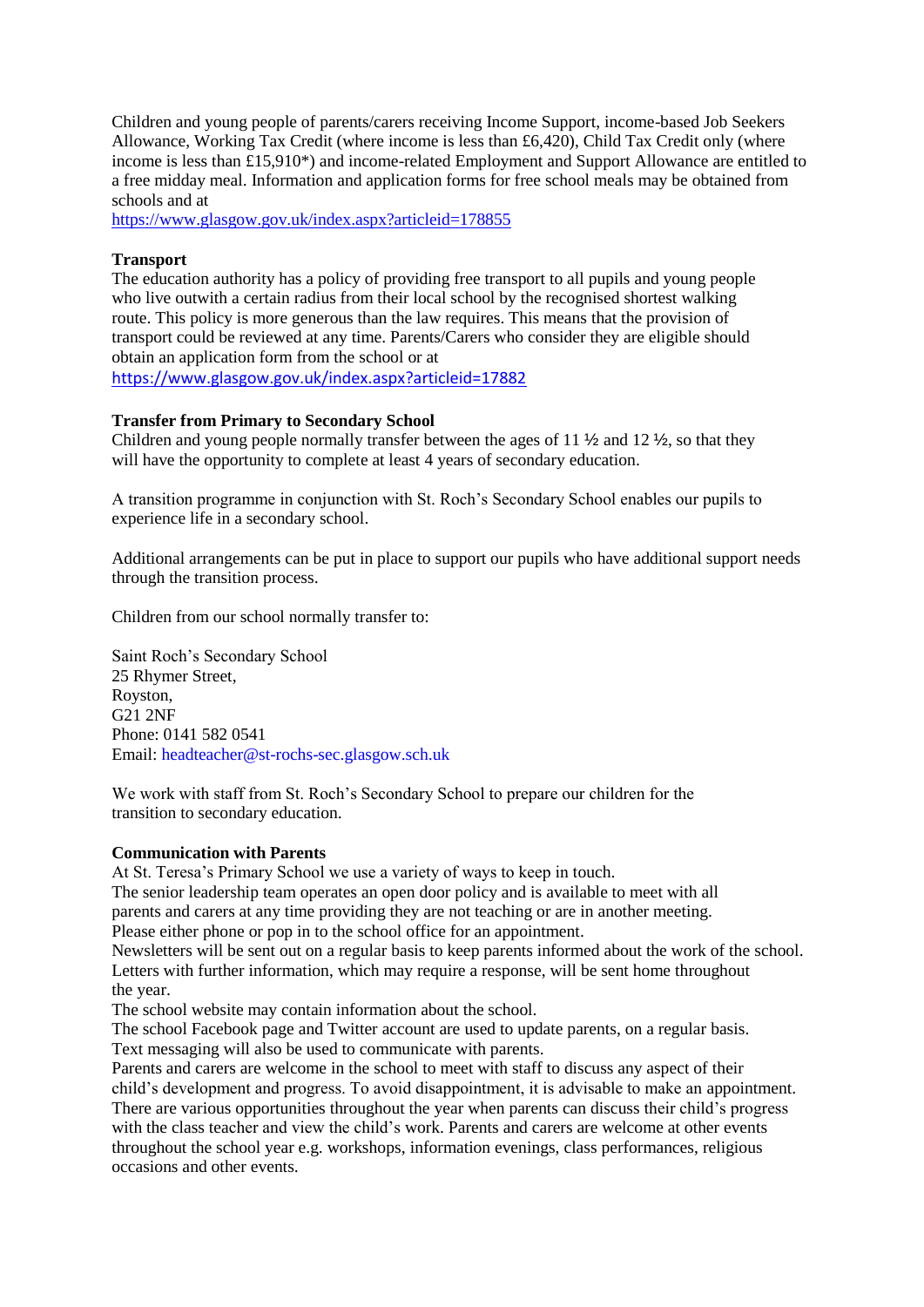#### **Data Protection – use of information about children and parents/carers**

We collect information about children attending school (and also about parents/carers, emergency contacts etc. provided in the annual data check) to allow us to carry out the Council's functions as the education authority for the City of Glasgow. This may sometimes involve releasing personal information to other agencies and other parts of the Council, particularly in relation to child protection issues or criminal investigations, and it may also be used for research purposes (see the link below for more details regarding this). Information held by the school is, in legal terms, processed by Glasgow City Council. The Council is registered as a data controller under the Data Protection Act 1998 (number Z4871657) and all personal data is treated as confidential and used only in accordance with the Data Protection Act and the Information Use and Privacy Policy approved by the City Council. For more information on how we use personal information, or to see a copy of the Information Use and Privacy Policy, see [www.glasgow.gov.uk/privacy](http://www.glasgow.gov.uk/privacy)

#### **Appointments during school hours**

If your child has an unavoidable appointment, please give them a letter for their class teacher and then collect them from the school office at the specified time.

#### **Comments & Complaints**

In St. Teresa's Primary School we aim to have positive relationships across our school community. However, if you have a comment or complaint about any aspect of school life, please contact the Headteacher in the first instance.

Glasgow City Council complaints procedures are available: <https://www.glasgow.gov.uk/index.aspx?articleid=161333>

Customer Care Team Customer & Business Services Glasgow City Council City Chambers Glasgow G2 1DU

Tel: 0141 287 0900 e-mail: [customercare@glasgow.gov.uk](mailto:customercare@glasgow.gov.uk)

The above website also includes information on data protection and freedom of information.

#### **Curriculum**

# **Curriculum for Excellence 3-18**

Curriculum for Excellence has been introduced to raise standards of learning and teaching for all 3 to 18 year olds. It aims to help prepare children and young people with the knowledge and skills they need in a fast changing world. As part of Curriculum for Excellence all children from pre-school to the end of S3 will receive a rounded education known as a Broad General Education (BGE). Curriculum for Excellence is all about bringing real life into the classroom and taking lessons beyond it.Through the experiences we provide at St. Teresa's Primary School we want our children to become successful learners, confident individuals, responsible citizens and effective contributors. We are committed to providing children with a broad general education and focus on eight curriculum areas.

| <b>Expressive Arts</b> | Health & Wellbeing | Languages      | <b>Mathematics</b> |
|------------------------|--------------------|----------------|--------------------|
| Religious & Moral      | Sciences           | Social Studies | Technologies       |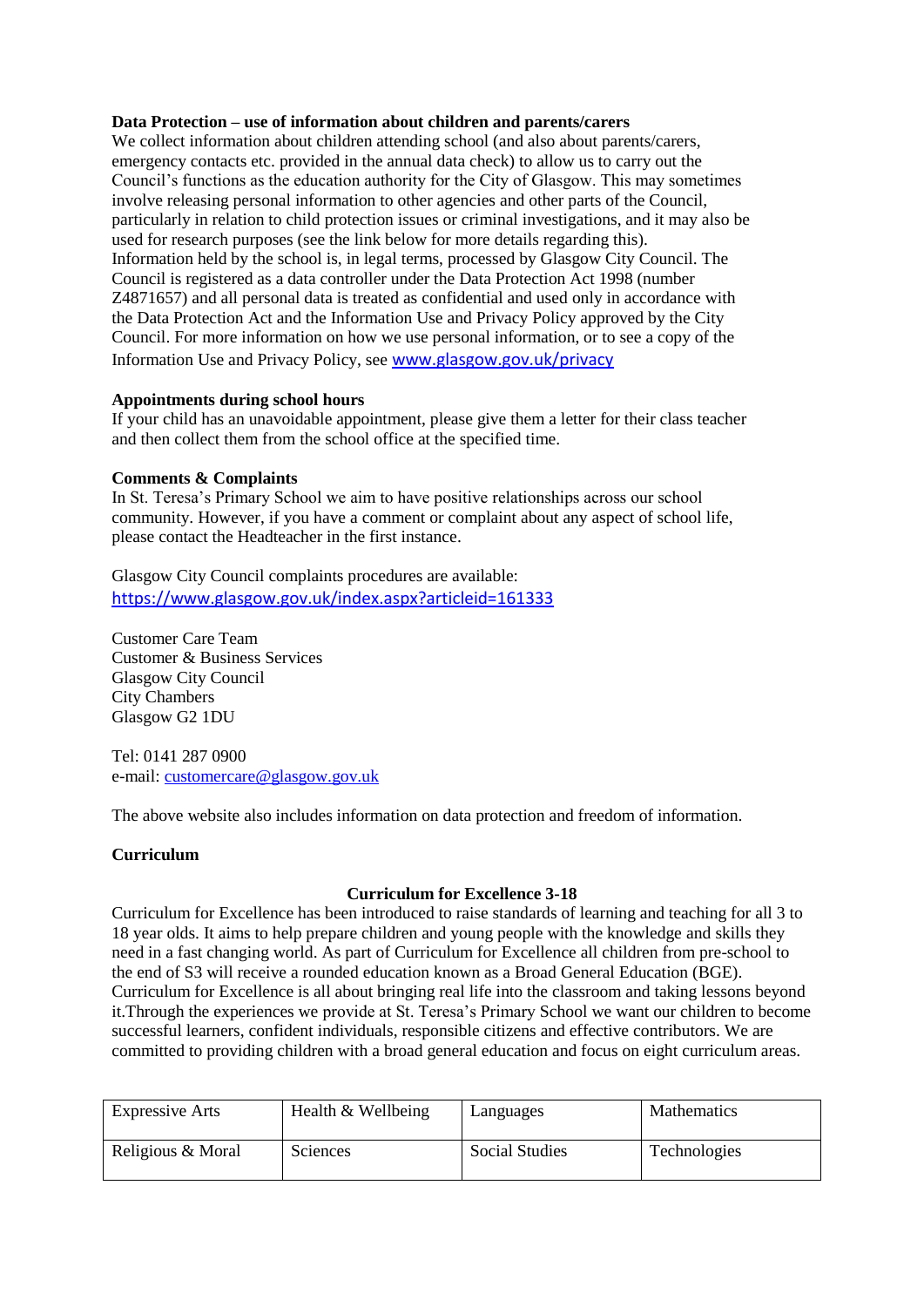| Level          | <b>Stage</b>                                    |  |
|----------------|-------------------------------------------------|--|
| Early          | The pre-school years and P1 or later            |  |
| First          | To the end of P4, but earlier or later for some |  |
| Second         | To the end of P7, but earlier or later for some |  |
| Third & Fourth | S1-S3, but earlier for some                     |  |

Progress in learning is indicated through curriculum levels as detailed below.

Expressive arts: The inspiration and power of the arts play a vital role in enabling our children and young people to enhance their creative talent and develop their artistic skills.

Health and wellbeing: Learning in health and wellbeing ensures that children and young people develop the knowledge, understanding and skills which they need now and in the future to help them with their physical, emotional and social wellbeing.

Science: Science and its practical application in healthcare and industry are central to our economic future, for our health and wellbeing as individuals and as a society.

Social Studies: Through social studies, children and young people develop their understanding of the world by learning about other people and places both past and present, societies, their beliefs and values.

Languages: Knowing other languages and understanding other cultures is a 21st century skill set for students as they prepare to live and work in a global society. As part of the 1+2 Scottish Government initiative all of our pupils are learning French and are being exposed to the history, geography & culture of Spain.

Mathematics: Mathematics equips us with the skills we need to interpret and analyse information, simplify and solve problems, assess risk and make informed decisions.

Technologies: The range of subjects in technical education has changed significantly over the last two decades and now includes craft, design, engineering and graphics. There will be opportunities throughout the year for parents and carers to learn more about aspects of the curriculum and to be consulted about significant changes if appropriate.

Religious and moral education: Religious and moral education includes learning about Christianity, Islam and other world religions, and supports the development of beliefs and values.

#### **Religious Observance**

Our school is fortunate to have a close link with the local parish. Father Hendry works closely with us and is a regular visitor to the school. Parents have the right to withdraw their child from religious observance and should inform the school in writing.

In St. Teresa's we pray together as a community, both in class and at assembly and we attend Mass in St. Teresa's Parish on Holy Days of Obligation and on special occasions such as the Feast of St. Teresa.

Arrangements are in place to prepare and administer the Sacraments. This is done in close consultation with Father Hendry, our Parish Priest.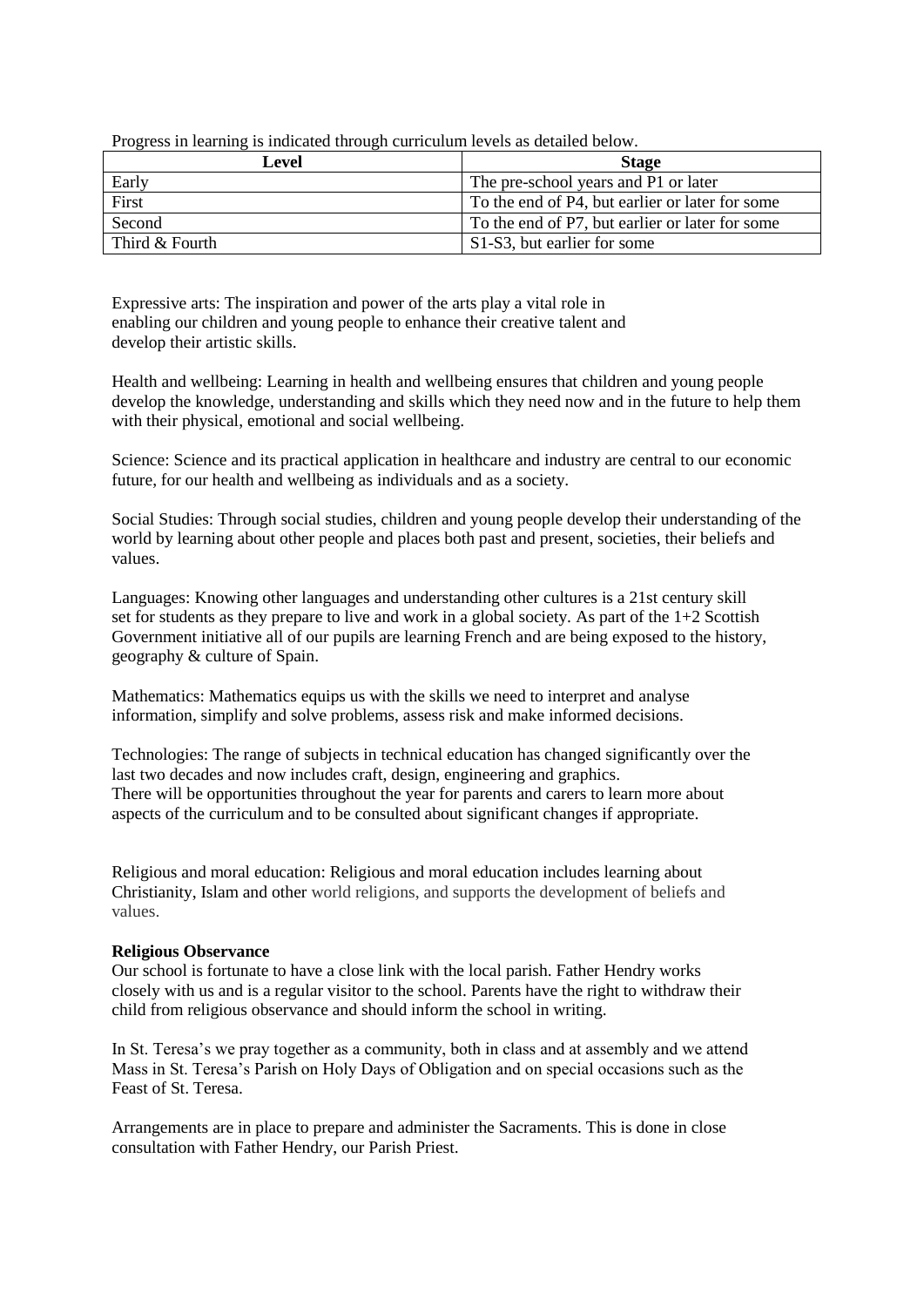The Sacrament of Reconciliation (Confession) takes place during Lent in Primary 3 The Sacrament of the Eucharist (Communion) during May in Primary 4. The Sacrament of Confirmation will be administered during the children's Primary 7 year.

In addition, parents and carers from religions other than Roman Catholic may request that their children may be permitted to be absent from school in order to celebrate recognised religious events. Only written requests detailing the proposed arrangements will be considered. Appropriate requests will be granted on up to 3 occasions in any 1 school session.

#### **Useful websites**

www.curriculumforexcellencescotland.gov.uk www.educationscotland.gov.uk/parentzone/index.asp

#### **Assessment & Reporting**

All children are assessed both formally and informally throughout the year. This allows children and their teachers to identify their strengths and areas for improvement. A variety of assessment methods are used to enable staff to pass on information to parents about the progress of their child. Assessment records are kept by the class teacher and form the basis of discussion at Parents' Evenings in November and March. An interim report is sent to the parents/ carers in December and an annual one is sent in June.

If you have any concerns about your child's progress do not hesitate to contact the school.

#### **Pupil Profiles**

Every child leaving primary school in Scotland has their key achievements in school, at home and in the community documented within a P7 profile. The content of the profile is decided by the young person. The profile is a positive record of their achievements and emphasis their strengths. The profile provides a valuable way for learners to share valuable information about their achievements with their parents and teachers in secondary school.

#### **Support for Pupils**

The school has a duty to ensure that all pupils have equal access to the curriculum, with appropriate support for their needs if required. This applies to the content of lessons, teaching strategies and minor adaptations to the school environment. There are a wide range of factors which may act as a barrier to learning. We are committed to working closely with parents and carers to ensure that they are fully involved in any decisions about support for their children's needs.

Any parent or carer seeking further advice regarding this policy should contact the Headteacher in the first instance.

Further information relating to additional support needs is available on the Glasgow City Council website at<https://www.glasgow.gov.uk/index.aspx?articleid=18941>

Information on the Glasgow City Councils' Parental Involvement Strategy can also be found at <https://www.glasgow.gov.uk/index.aspx?articleid=17870>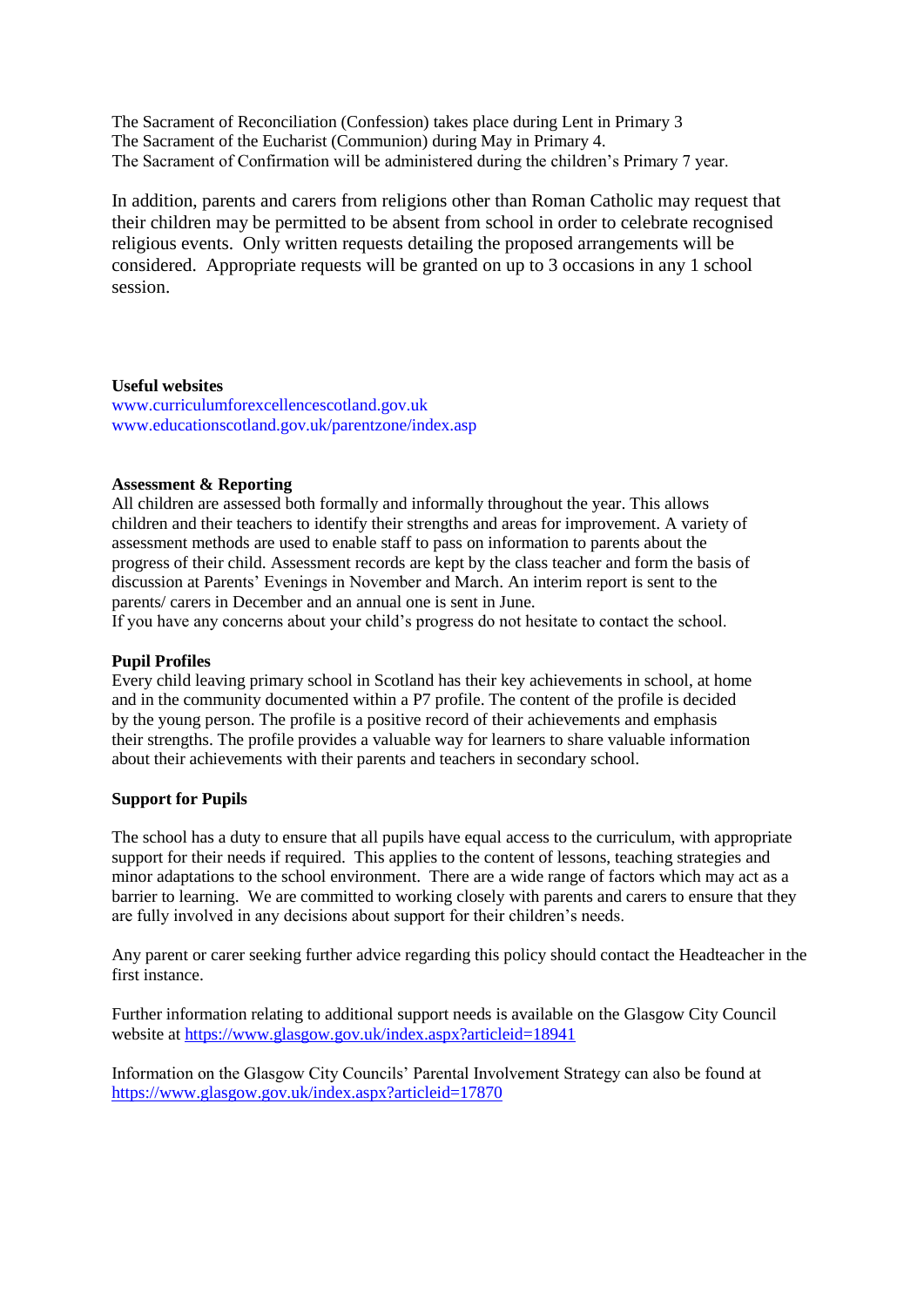## **Nurturing City**

The Glasgow City Council vision 'towards the nurturing city', puts building positive, trusting relationships at the core of our work. We ensure children, young people and families feel they belong, they are listened to and they are valued by embedding the principles of nurture across our early years, primary and secondary establishments. Nurture is a universal approach which builds resilience, helping to reduce the impact of adversity. Effective communication and collaboration with parents and carers builds an ethos of partnership working putting the child at the centre, fostering high quality learning contexts.

Each of our nurturing establishments contribute to the development of Glasgow as a nurturing city, creating safe environments which allow our children and young people to flourish by raising attainment and promoting positive mental health and wellbeing.

#### **School Improvement**

On an annual basis, you will receive a copy of our Standards and Quality report. Copies from previous years are available on the school website. The Standards and Quality report highlights progress in key curricular areas such as literacy, numeracy and health & wellbeing. Our priorities for improvement are detailed in our School Improvement Plan which is discussed with our Parent Council. Any parent or carer seeking a copy of the plan can contact the school office or check out our website.

#### **Promoting Positive Behaviour**

Children's Rights as outlined in the UNCRC (United Nations Convention on the Rights of the Child) are fundamental to a good school ethos. Adults in our school will work with children to ensure they are aware of their rights and fully respect the rights of others. Therefore, the approach within St. Teresa's Primary School is to build a positive ethos that demonstrates care and respect for all. Parents are asked to accept a greater responsibility to ensure that the attitudes of their children do not disrupt the education of the other pupils either in the school, the classroom or during activities out with the classroom.

Positive behaviour is recognised and celebrated. To encourage and reward the children for their efforts Golden Time activities are used. Successful *Star Pupil* and *Class of the Week* initiatives have been developed.

At the end of the school year a *Caring Pupil Award* is presented to the Primary 7 pupil who has shown the most caring and thoughtful attitude towards others throughout their time in our school. We also have a *Reach for the Stars* award, which is presented to the pupil in the school who has shown improvement and achievement in any aspect of their development.

The highest standards of behaviour are expected of pupils at all times. Where this is not the case, a variety of sanctions are used. Parents are asked to co-operate with the school in encouraging a sense of responsibility and good behaviour in their children.

#### **Home Learning**

Continuing to learn at home helps children to achieve more and is a vital part of our partnership with parents. Please check your child's schoolbag for communication about home learning and specific tasks. A copy of our home learning policy is available on the website and on request from the school office.

#### **Parent Council**

St Teresa's Primary School has an active Parent Council. All parents are welcome to attend Parent Council meetings; which would consist of a group of parents and staff who work together for the benefit of the school.

#### **Pupil Groups**

Pupils in our school have various opportunities to contribute to the wider life of the school; this year all of our pupils will be involved in one of our pupil groups/ committees.